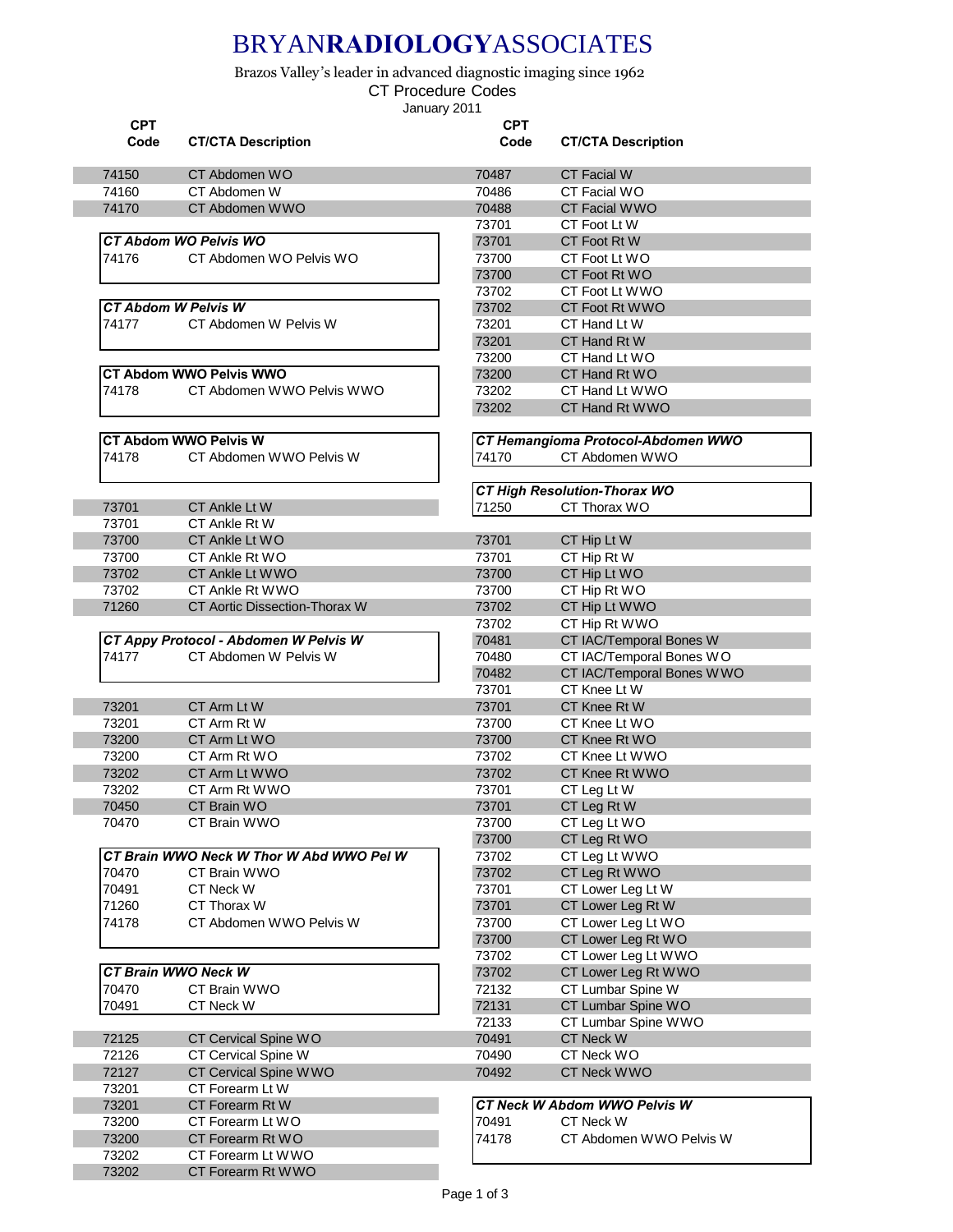## BRYAN**RADIOLOGY**ASSOCIATES

Brazos Valley's leader in advanced diagnostic imaging since 1962

CT Procedure Codes

January 2011

**CPT CPT**

|       | <b>CT Neck W Thorax W</b>         | <b>CT Angiography</b> |                                    |
|-------|-----------------------------------|-----------------------|------------------------------------|
| 70491 | CT Neck W                         | 75635                 | CTA Abod Aorta & Bilat Lower Extre |
| 71260 | CT Thorax W                       | 74175                 | CTA Abdomen WWO                    |
|       |                                   | 71275                 | CTA Chest WWO                      |
| 70481 | CT Orbits W                       | 71275                 | CTA Chest w Coronary Arteries & Ca |
| 70480 | CT Orbits WO                      | 75571                 | CT Calcium Score - Cash Only \$300 |
| 70482 | CT Orbits WWO                     | 70496                 | CTA Head WWO                       |
| 70470 | CT Pituitary Fossa WWO            | 73706                 | CTA Lower Extremity Lt W WO        |
| 72193 | <b>CT Pelvic W</b>                | 73706                 | CTA Lower Extremity Rt WWO         |
| 72192 | CT Pelvic WO                      | 70498                 | CTA Neck WWO                       |
| 72194 | <b>CT Pelvic WWO</b>              | 72191                 | <b>CTA Pelvis WWO</b>              |
| 73201 | CT Shoulder Lt W                  | 73206                 | CTA Upper Extremity Lt W WO        |
| 73201 | CT Shoulder Rt W                  | 73206                 | CTA Upper Extremity Rt WWO         |
| 73200 | CT Shoulder Lt WO                 |                       |                                    |
| 73200 | CT Shoulder Rt WO                 |                       |                                    |
| 73202 | CT Shoulder Lt WWO                |                       |                                    |
| 73202 | CT Shoulder Rt WWO                |                       |                                    |
| 70487 | CT Sinus W                        |                       |                                    |
| 70486 | CT Sinus WO                       |                       |                                    |
| 70488 | CT Sinus WWO                      |                       |                                    |
| 71260 | CT Thorax W                       |                       |                                    |
| 71250 | CT Thorax WO                      |                       |                                    |
| 71270 | <b>CT Thorax WWO</b>              |                       |                                    |
|       | <b>CT Thorax W Abdomen WWO</b>    |                       |                                    |
| 71260 | CT Thorax W                       |                       |                                    |
| 74170 | CT Abdomen WWO                    |                       |                                    |
|       | CT Thorax W Abdomen WWO Pelvis W  |                       |                                    |
| 71260 | CT Thorax W                       |                       |                                    |
| 74178 | CT Abdomen WWO Pelvis W           |                       |                                    |
|       | CT Thorax WO Abdomen WO Pelvis WO |                       |                                    |
| 71250 | CT Thorax WO                      |                       |                                    |
| 74176 | CT Abdomen WO Pelvis WO           |                       |                                    |

| 72129 | <b>CT Thoracic Spine W</b> |  |
|-------|----------------------------|--|
| 72128 | CT Thoracic Spine WO       |  |
| 72130 | CT Thoracic Spine WWO      |  |
| 73201 | CT Wrist Lt W              |  |
| 73201 | CT Wrist Rt W              |  |
| 73200 | CT Wrist Lt WO             |  |
| 73200 | CT Wrist Rt WO             |  |
| 73202 | CT Wrist Lt WWO            |  |
| 73202 | CT Wrist Rt WWO            |  |
|       |                            |  |

**Code CT/CTA Description Code CT/CTA Description**

|  | T Angiography: |  |
|--|----------------|--|
|  |                |  |
|  |                |  |

|       |                        | - - - - - - - - - - - - - - - |                                               |
|-------|------------------------|-------------------------------|-----------------------------------------------|
| 70491 | CT Neck W              | 75635                         | CTA Abod Aorta & Bilat Lower Extrem Runoff    |
| 71260 | CT Thorax W            | 74175                         | CTA Abdomen WWO                               |
|       |                        | 71275                         | CTA Chest WWO                                 |
| 70481 | CT Orbits W            | 71275                         | CTA Chest w Coronary Arteries & Calcium Score |
| 70480 | CT Orbits WO           | 75571                         | CT Calcium Score - Cash Only \$300            |
| 70482 | CT Orbits WWO          | 70496                         | CTA Head WWO                                  |
| 70470 | CT Pituitary Fossa WWO | 73706                         | CTA Lower Extremity Lt W WO                   |
| 72193 | <b>CT Pelvic W</b>     | 73706                         | CTA Lower Extremity Rt W WO                   |
| 72192 | CT Pelvic WO           | 70498                         | CTA Neck WWO                                  |
| 72194 | CT Pelvic WWO          | 72191                         | CTA Pelvis WWO                                |
| 73201 | CT Shoulder Lt W       | 73206                         | CTA Upper Extremity Lt W WO                   |
| 73201 | CT Shoulder Rt W       | 73206                         | CTA Upper Extremity Rt W WO                   |